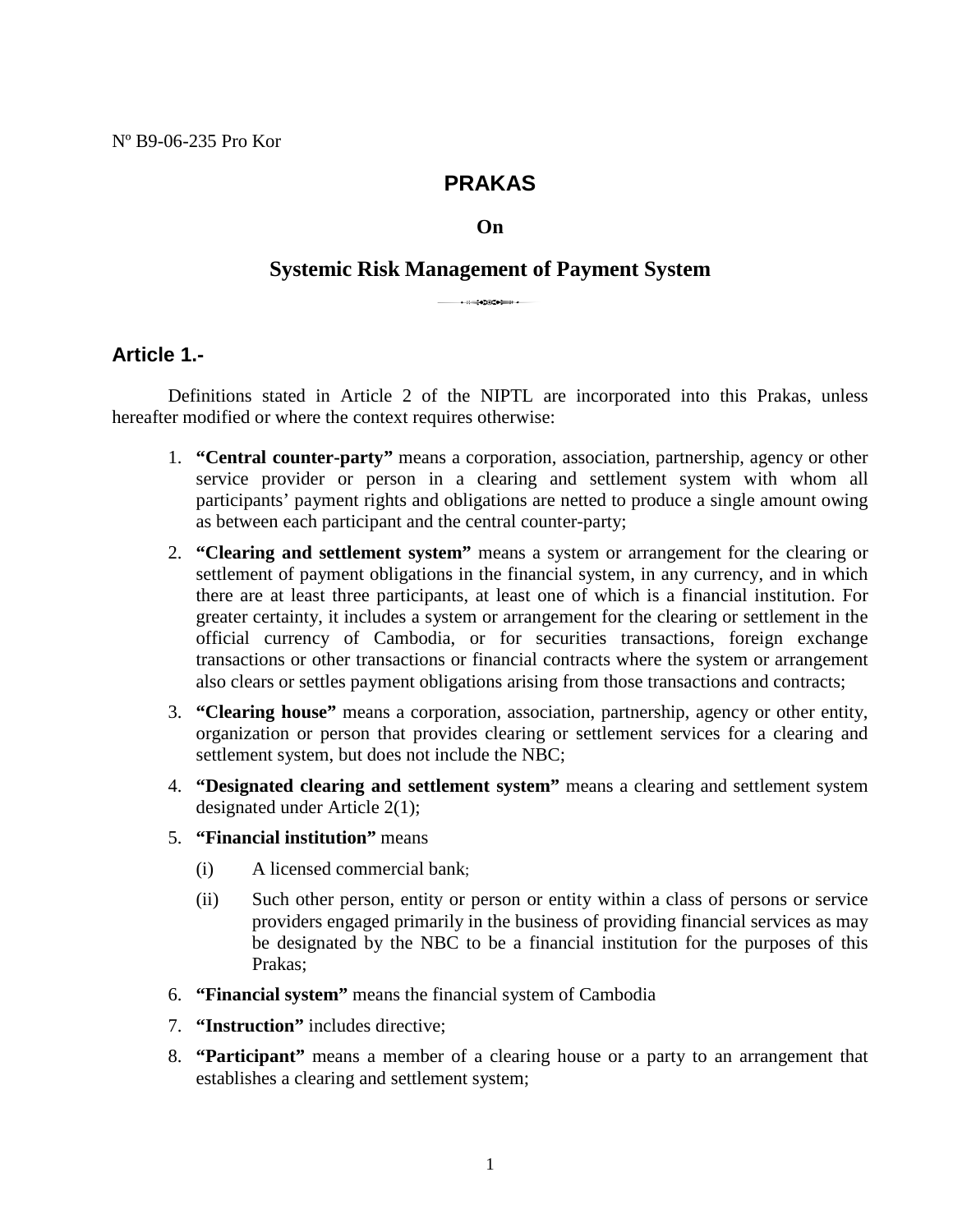- 9. **"Systemic risk"** means the risk that the inability of a participant to meet its obligations in a clearing and settlement system as they become due or a disruption to a clearing and settlement system that could, through the transmittal of financial problems through the system, cause
	- (i) Other participants in the clearing and settlement system to be unable to meet their obligations as they become due,
	- (ii) Financial institutions in other parts of the financial system of Cambodia to be unable to meet their obligations as they become due, or
- 10. The clearing and settlement system's clearing house or the clearing house of another clearing and settlement system within the financial system of Cambodia to be unable to meet its obligations as they become due.

## **Article 2.-**

- o Where the NBC is of the opinion that a clearing and settlement system may be operated in such a manner as to pose a systemic risk, the NBC may designate the clearing and settlement system as a systematically important clearing and settlement system that is subject to this Prakas.
- o The NBC shall notify a designated clearing and settlement system's clearing house of the designation and shall cause a copy of the designation to be published in the *Official Gazette.*
- o Designation of a clearing and settlement system as systematically important under this Prakas may be given in addition to the designation of the same system under Prakas on payment clearing systems. Persons subject to both Prakass shall comply with requirements under both.

## **Article 3.-**

The NBC may enter into an agreement with, or issue instructions to, a clearing house or a participant of a designated clearing and settlement system, or both, in respect of:

- a. Netting arrangements;
- b. Risk sharing and risk control mechanisms;
- c. Certainty of settlement and finality of payment;
- d. The nature of financial arrangements among participants;
- e. The operational systems and financial soundness of the clearing house; and
- f. Such other matters that in the view of the NBC pertain to systemic risk.

## **Article 4.-**

1. Where the NBC is of the opinion that: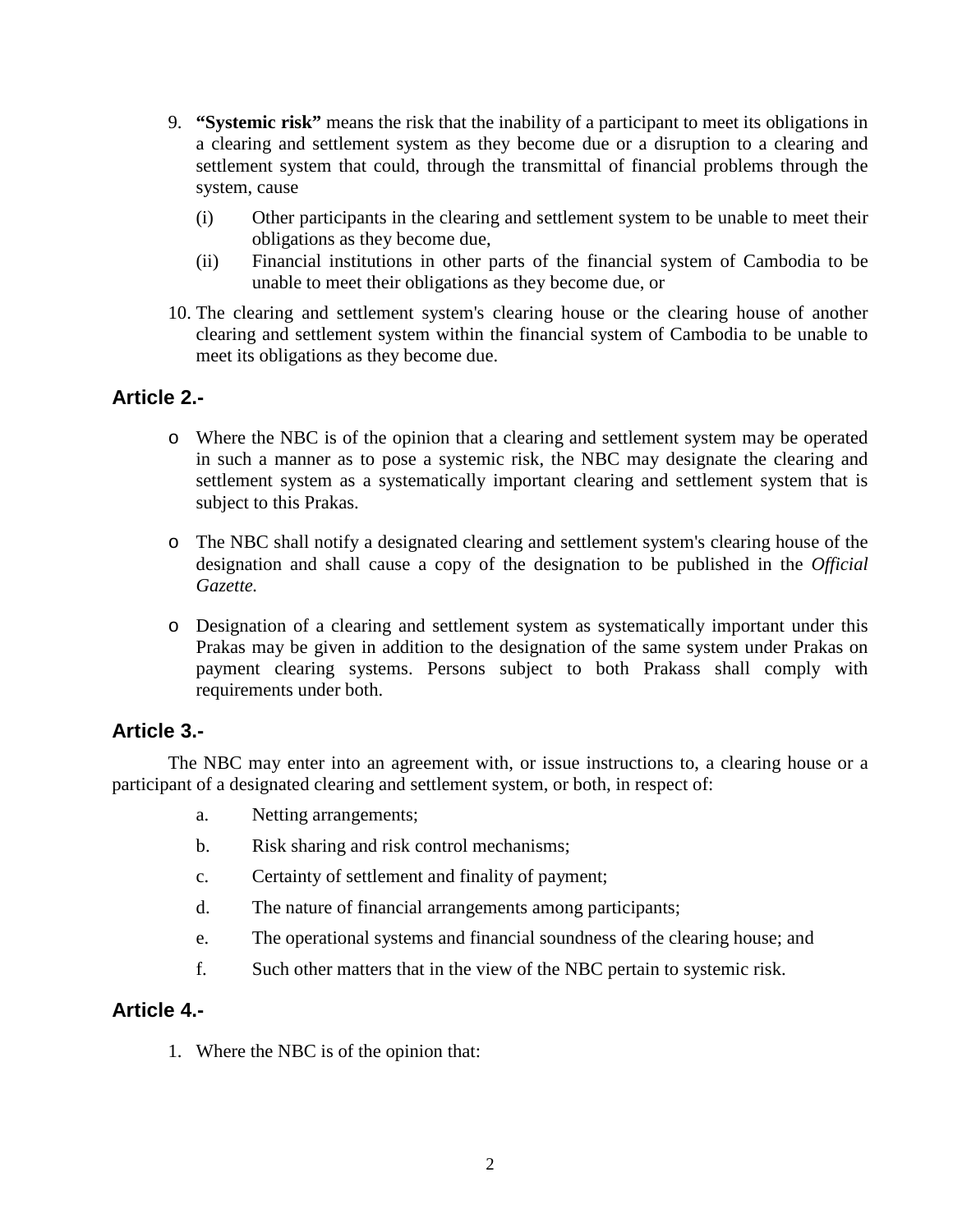- a. A clearing house for a designated clearing and settlement system is engaging in or is about to engage in any act, omission or course of conduct,
- b. A participant is engaging in or is about to engage in any act, omission, or course of conduct with respect to its participation in the designated clearing and settlement system, or
- c. The designated clearing and settlement system is operating or is about to operate in a way,

that results or is likely to result in systemic risk being inadequately controlled, the NBC may issue an instruction to the clearing house requiring it, within such time as the NBC considers necessary and may specify in the instruction, that such party:

- (i) Cease or refrain from engaging in the act, omission or course of conduct or have the participants cease or refrain from engaging in the act, omission or course of conduct, and
- (ii) Perform such acts or have the participants perform such acts as in the opinion of the NBC are necessary to remedy the situation.
- 2. Where the NBC has formed an opinion under paragraph (1) that systemic risk is being inadequately controlled and
	- a. The clearing house fails to comply with a directive that has been issued to it under paragraph(1)
	- b. The designated clearing and settlement system does not have a clearing house located in Cambodia, or
	- c. In the opinion of the NBC,
		- (i) The systemic risk is being inadequately controlled due to an act, omission, or course of conduct by a participant with respect to its participation in the designated clearing and settlement system, and
		- (ii) The act, omission, or course of conduct is not subject to the by-laws, agreements, rules, procedures, guidelines, or other documentation governing the designated clearing and settlement system,

the NBC may issue an instruction to the participants requiring them, within such time as the NBC considers necessary and may specify in the instruction, that such party

- (i) Cease or refrain from engaging in certain acts, omissions, or courses of conduct with respect to their participation in the designated clearing and settlement system, and
- (ii) Perform such acts with respect to their participation as the NBC considers necessary to remedy the situation.
- 3. An instruction under this Article may be made in respect of any matter that is directly related to participation in the designated clearing and settlement system. For greater certainty, an instruction under this Article may not be made in respect of
	- a. The capital adequacy of a participant;
	- b. The management of its investments;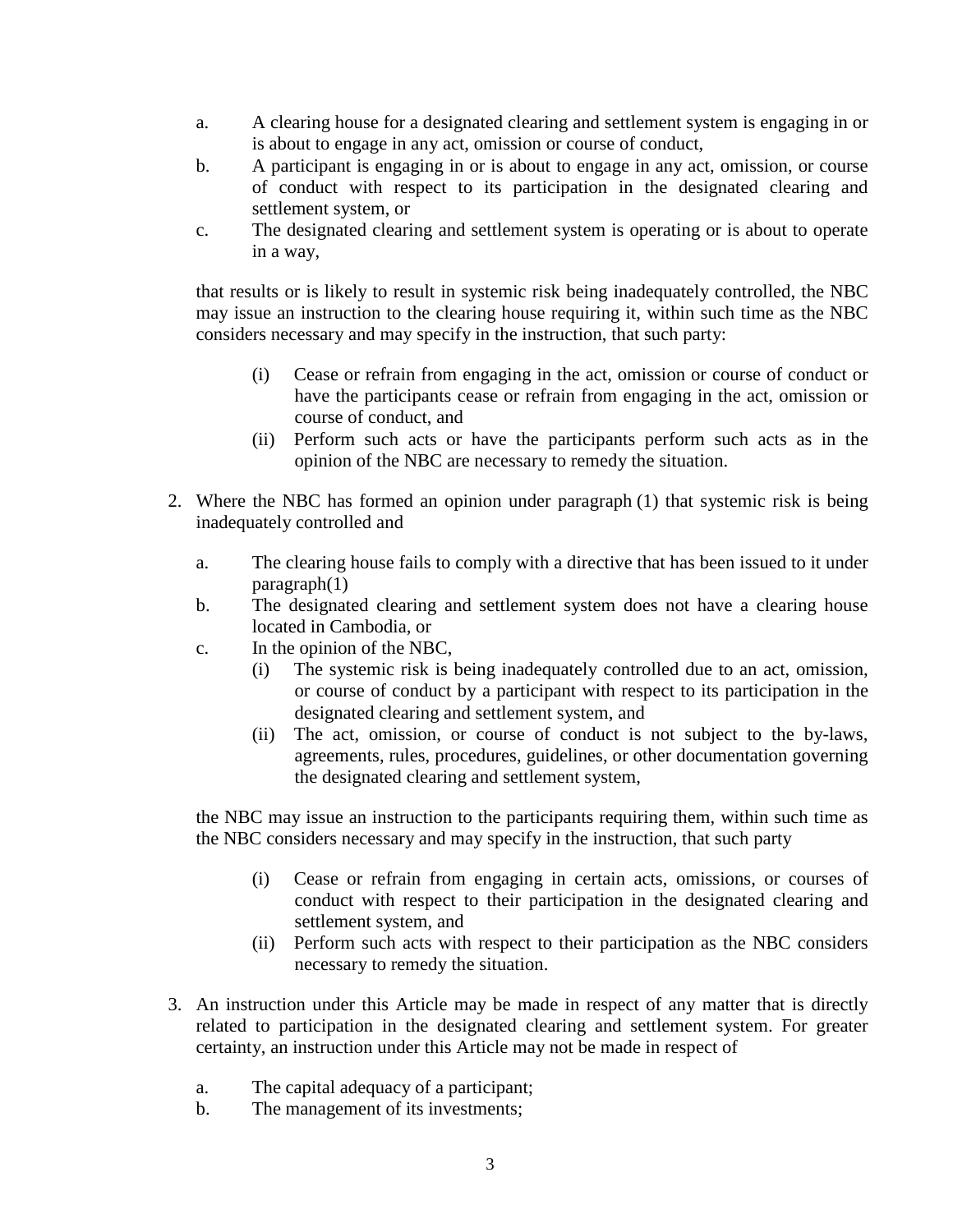- c. Its corporate governance;
- d. Its relations with customers who are not themselves participants in the designated clearing and settlement system; or
- e. Its ownership structure.
- 4. An instruction may require that the payment obligations that arise from clearing within the designated clearing and settlement system shall be settled through adjustments to the account or accounts of one or more of the participants at the NBC.
- 5. An instruction, if it so provides, applies to a designated clearing and settlement system that is established by or under any Law.
- 6. An instruction shall be published in the *Official Gazette*.
- 7. An instruction is binding on the person to whom it is given.

## **Article 5.-**

- 1. The NBC may do all or any of the following things in relation to a designated clearing and settlement system and its clearing house:
	- a. Provide a secured or unsecured guarantee of settlement by participants;
	- b. Make liquidity loans to the clearing house and the central counter-party; and
	- c. Act as the central counter-party to the participants.
- 2. If the NBC is of the opinion that participation in a designated clearing and settlement system by a participant poses or is likely to pose, an unacceptable systemic risk, or an unacceptable risk to the NBC in guaranteeing settlement of that participant's obligations, the NBC may suspend participation of that participant, prohibit it from being a participant, or may require it to comply with such conditions, with respect to its participation, as the NBC considers necessary.

## **Article 6.-**

- 1. In Article 6 and 7, "insolvency proceedings" shall mean any collective measure provided for in the law either to wind up the participant or to reorganize it, whether voluntary or involuntary, where such measure involves the suspending of, or imposing limitations on, payment orders and payments.
- 2. Payment orders entered into a designated clearing and settlement system and their netting shall be legally enforceable and, even in the event of insolvency proceedings against a participant, shall be binding on third parties, provided that payment orders were entered into a system before the moment of opening of such insolvency proceedings.
- 3. Where payment orders are entered into a designated clearing and settlement system after the moment of opening of insolvency proceedings and are carried out on the day of opening of such proceedings, they shall be legally enforceable and binding on third parties only if, after the time of settlement, the central counterparty or the clearing house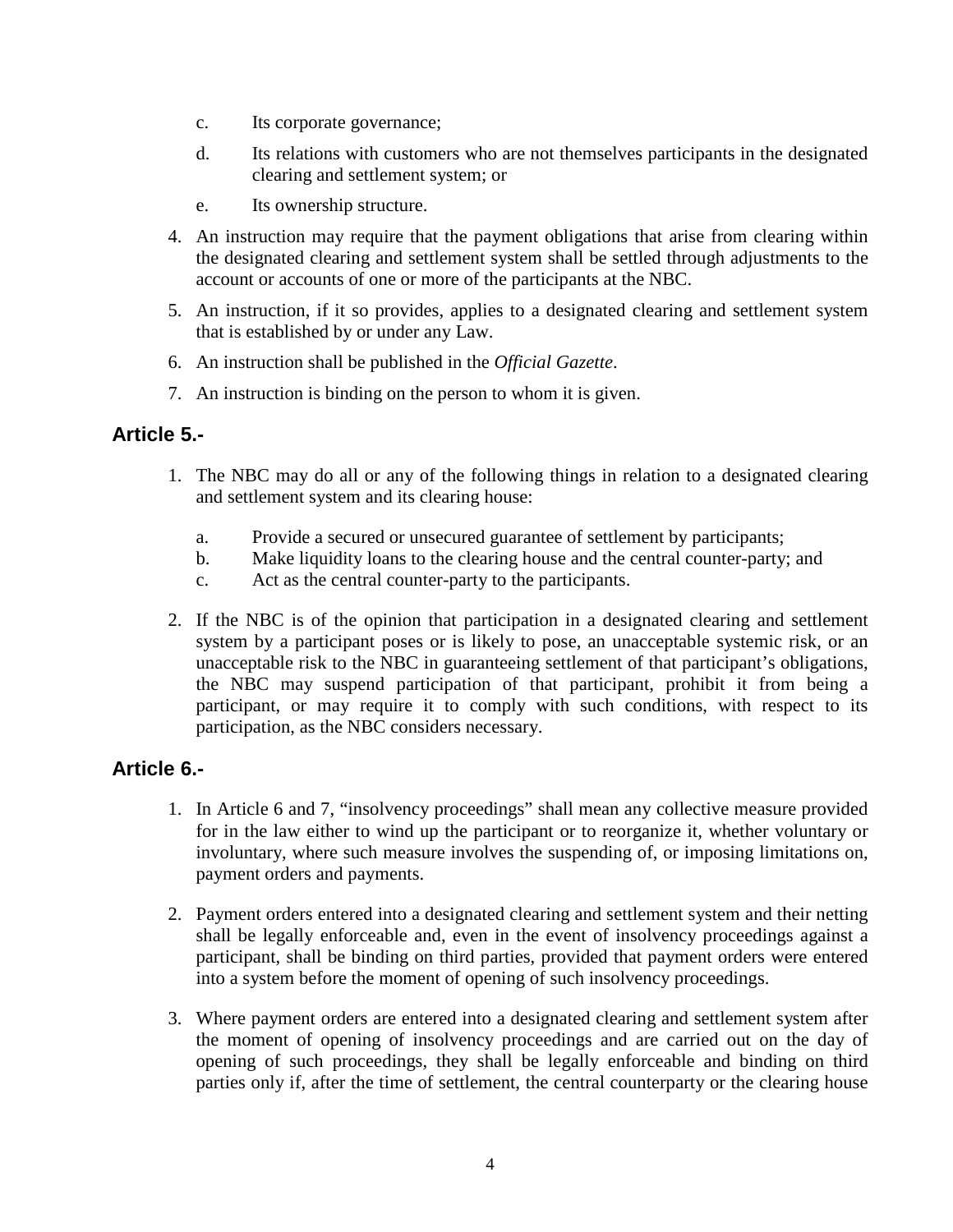can prove that they were not aware, nor should have been aware, of the opening of such proceedings.

- 4. The moment of entry of a payment order into a designated clearing and settlement system shall be defined by the rules of that system.
- 5. For the purpose of this Article, the moment of opening of insolvency proceedings shall be the moment when the relevant judicial or administrative authority handed down its decision.
- 6. When a decision has been taken in accordance with paragraph 5, the relevant judicial or administrative authority shall immediately notify that decision to the NBC.
- 7. Insolvency proceedings shall not have retroactive effects on the rights and obligations of a participant arising from the clearing and settlement of payment obligations on a designated clearing and settlement system earlier than the moment of opening of such proceedings.

## **Article 7.-**

- 1. In this Article, "Settlement rules" means the rules, however established, that provide the basis upon which payment obligations are calculated, netted or settled and includes rules for the taking of action in the event that a participant is unable or likely to become unable to meet its obligations to the clearing house, a central counter-party or the other participants.
- 2. Notwithstanding anything to the contrary in any other law:
	- a. The settlement rules of a designated clearing and settlement system are valid and are binding on the clearing house, the participants, a central counter-party and the NBC. Any action may be taken or any payment made in accordance with the settlement rules;
	- b. The obligation of a participant, a clearing house or a central counter-party to make payments to a participant, and the right of a participant, a clearing house or a central counter-party to receive payments from a participant, a clearing house or a central counter-party, shall be netted, and a net settlement or close-out amount shall be determined in accordance with the settlement rules of the designated clearing and settlement system, if they so provide; and
	- c. Where the settlement rules of a designated clearing and settlement system provide that the settlement of a payment obligation through an entry to or a payment out of an account of a participant, a clearing house or a central counter-party at the NBC is final and irrevocable, the entry or payment shall not be reversed, repaid or set aside.
- 3. An entry to or a payment out of the account of a participant, a clearing house or a central counter-party at the NBC to settle a payment obligation in a designated clearing and settlement system shall not be the subject of any provision or order that operates as a stay of that activity.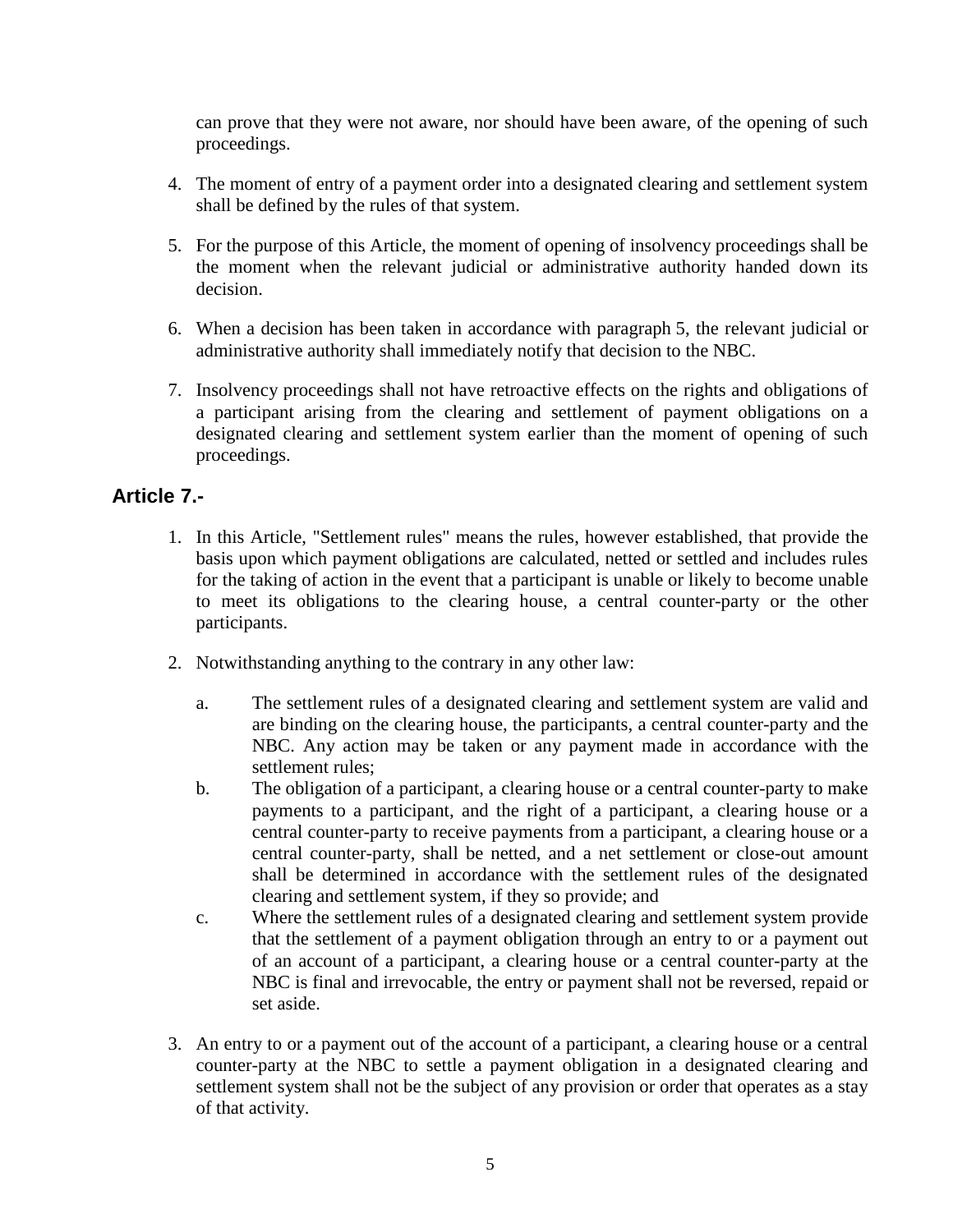- 4. The rights and remedies of a participant, a clearing house, a central counter-party or the NBC, with respect to collateral granted to it as security for a payment or the performance of an obligation incurred in a designated clearing and settlement system, may not be affected by insolvency proceedings. In particular, such rights and remedies may not be the subject of any stay provision or order affecting the ability of creditors to exercise rights and remedies with respect to the collateral.
- 5. Notwithstanding that all or part of the administration or operation of a designated clearing and settlement system is conducted outside Cambodia or that its settlement rules are governed by the laws of a foreign jurisdiction, where in any judicial proceedings in Cambodia a court determines that the rights and obligations of any person arising out of or in connection with the operation of the designated clearing and settlement system are governed in whole or in part by the law of Cambodia, the provisions of this Article shall be applied to the extent that the law of Cambodia applies in determining those rights and obligations.

# **Article 8.-**

- 1. Every clearing house shall, with respect to its designated clearing and settlement system, provide the NBC with reasonable notice in advance of any change to be made by the clearing house that is of a significant nature in relation to the designated clearing and settlement system, and, without limiting the generality of the foregoing, the notice shall be provided with respect to any change affecting:
	- a. All documents relating to the formation, establishment, constitution, governance and operation of the clearing house, including its Sections or memorandum of association, by-laws, and relevant resolutions, agreements, rules and procedures;
	- b. The operation of the designated clearing and settlement system; or
	- c. The by-laws, agreements, rules, procedures, guidelines or other documentation governing the designated clearing and settlement system.
- 2. Every clearing house shall, forthwith after it makes any other changes in relation to the designated clearing and settlement system, provide the NBC with written notice of the change, and, without limiting the generality of the foregoing, the notice shall be provided in respect of any change affecting:
	- a. The composition of a board of directors of the clearing house due to resignation or otherwise; or
	- b. The appointed auditor of the clearing house.
- 3. Every clearing house shall, with respect to its designated clearing and settlement system, provide the NBC with such information, at such times and in such form, as the NBC may in writing require.

## **Article 9.-**

1. The NBC may, for the purpose of carrying out its functions under the Article, conduct audits and inspections of a clearing house, and every clearing house shall, as required,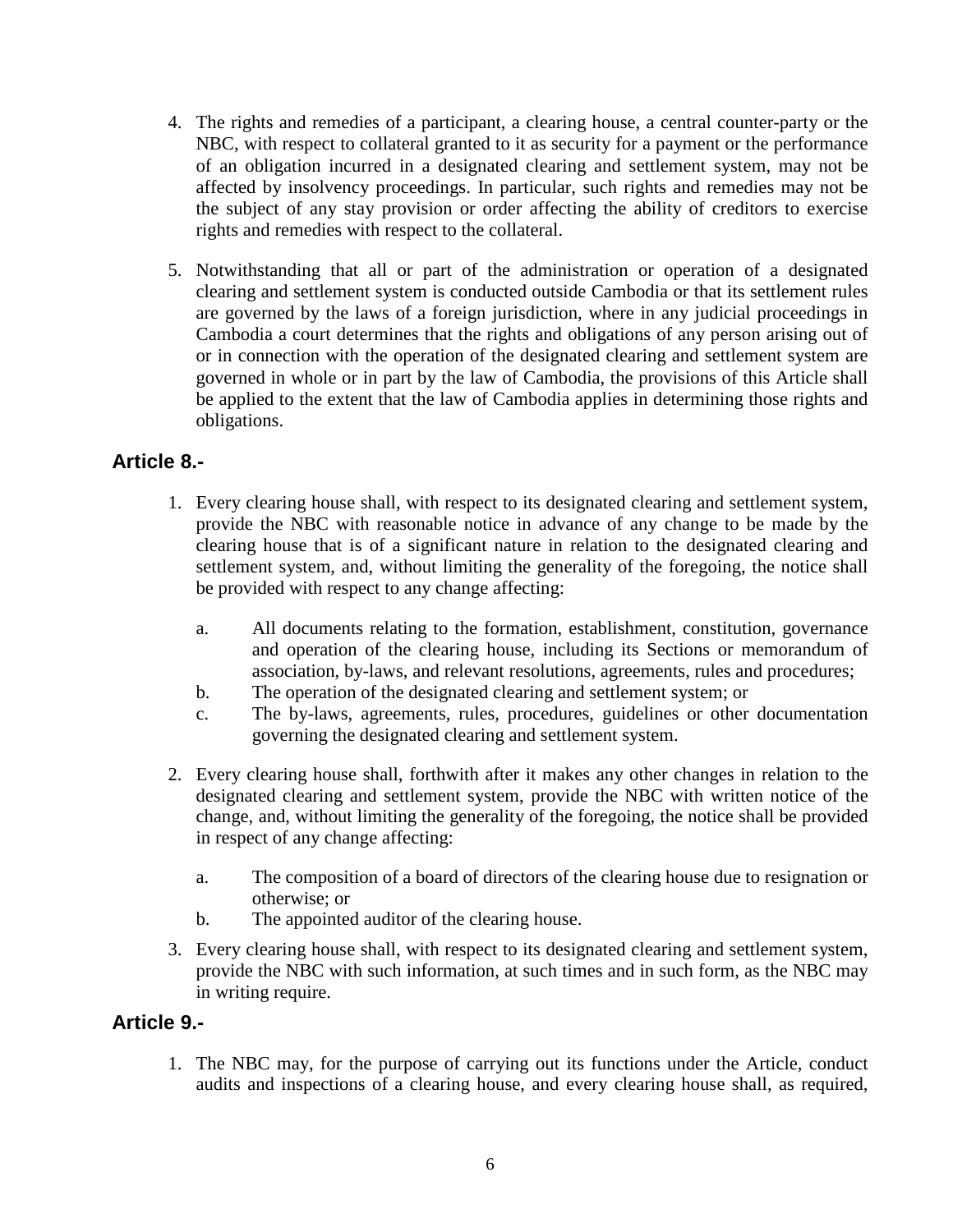assist the NBC to the extent necessary for the purpose of enabling the NBC to carry out an audit or inspection.

- 2. At its sole discretion the NBC may have audits and inspections under paragraph (1) carried out on its behalf, in whole or in part, by independent external auditors who shall report to the NBC.
- 3. For the purpose of obtaining evidence under oath in relation to an audit or inspections under paragraph (1), the NBC has all the powers of a person appointed as a commissioner under *the law on the conduct and organization of NBC.*
- 4. The NBC may do all or any of the following things in relation to a clearing and settlement system and its clearing house:
	- a. Be a participant, participate, and act as a central counter-party, including in a loss-sharing mechanism;
	- b. Act as a custodian of financial assets, or act as a settlement agent, or both; and
	- c. Accept and pay interest on deposits from the clearing house, a participant or the central counter-party.
- 5. Where the NBC has reasonable grounds to believe that a system or arrangement exists for the clearing and settlement of payment obligations or payment messages but the NBC requires further information in order to determine whether the system or arrangement is a clearing and settlement system, the NBC may request a person who is a party to the system or arrangement to provide the NBC with such information and documents regarding the system or arrangement as the NBC may require to make the determination. Every person to whom a request is directed under this paragraph shall comply with the request.
- 6. Every clearing house shall, in respect of its clearing and settlement system provide the NBC with such information and documents as the NBC may from time to time require to enable the NBC to determine whether the clearing and settlement system poses a systemic risk. Without limiting the generality of the foregoing, the clearing house shall, in respect of the clearing and settlement system, provide the NBC with:
	- a. The names of its participants;
	- b. Copies of all documents relating to the formation, establishment, constitution, governance and operation of the clearing house, including its Sections or memorandum of association, by-laws, and relevant resolutions, agreements, rules, and procedures;
	- c. The names of its directors, committee members, and auditors;
	- d. Copies of its reports, statements or other documents that are required to be filed with any government agency or regulatory body; and
	- e. Copies of its financial statements.
- 7. A participant is not required to provide information to the NBC under this Article concerning another participant of a clearing and settlement system if that information is not available to all the participants.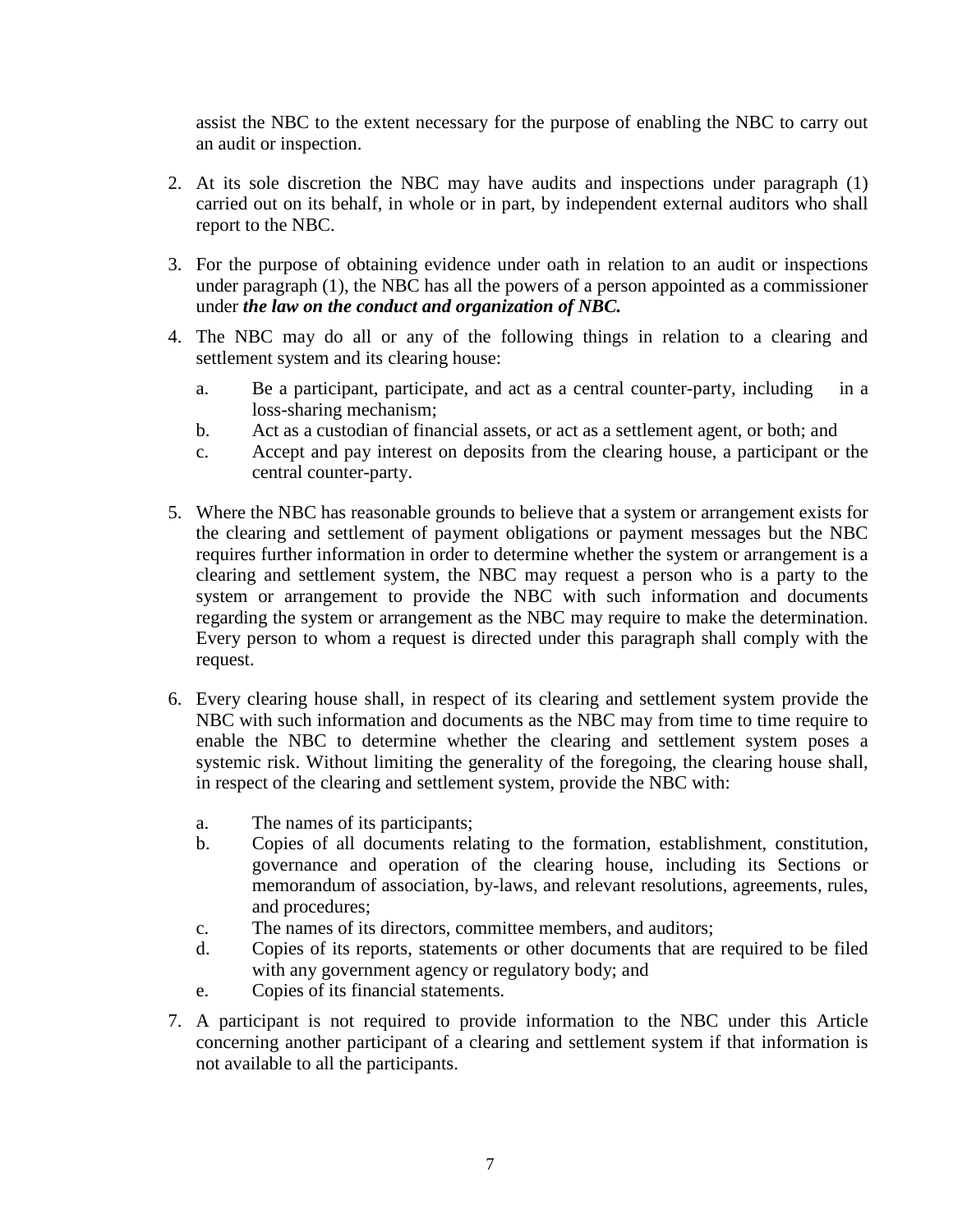## **Article 10.-**

- 1. In this Article:
	- a. "Net termination value" means the net amount obtained after setting off or otherwise netting the obligations between the parties to a netting agreement in accordance with its provisions;
	- b. "Netting agreement" means an agreement between two or more financial institutions or between the NBC and one or more financial institutions that provides for the netting or set-off of present or future obligations to make payments against the present or future rights to receive payments.
- 2. Notwithstanding anything in any law, whether or not it relates to bankruptcy or insolvency, or any order of a court made pursuant to the administration of a reorganization, arrangement, or receivership involving insolvency, where a financial institution or the NBC is a party to a netting agreement, the financial institution or the NBC may terminate the agreement and determine a net termination value or net settlement amount in accordance with the provisions of the agreement. The party entitled to the net termination value or settlement amount is to be a creditor of the party owing the net termination value or net settlement amount for that value or amount.

### **Article 11.-**

- 1. Where a clearing house fails to comply with the obligations imposed on it under this Prakas with respect to its clearing and settlement system or otherwise contravenes this Prakas, the participants shall jointly and severally comply with those obligations and they shall be liable for the contravention of those obligations in the same manner and to the same extent, as the clearing house.
- 2. Where a clearing and settlement system does not have a clearing house located in Cambodia, the participants located in Cambodia
	- a. Shall comply with the obligations imposed under this Article on a clearing house with respect to a clearing and settlement system; and
	- b. Have all the rights conferred by this Article on a clearing house with respect to a clearing and settlement system

in the same manner and to the same extent as if the participants located in Cambodia were the clearing house on which those obligations and rights are imposed or conferred and, for that purpose, any action that the NBC may take in respect of a clearing house may only be taken in respect of the participants located in Cambodia. For the purpose of this paragraph, participant is located in Cambodia if the participant is incorporated or formed under the law applicable in Cambodia.

3. A foreign bank that is or wishes to be a participant in a designated clearing and settlement system shall, from time to time, provide the NBC with any information regarding the application of foreign laws to the foreign bank that the NBC considers necessary.